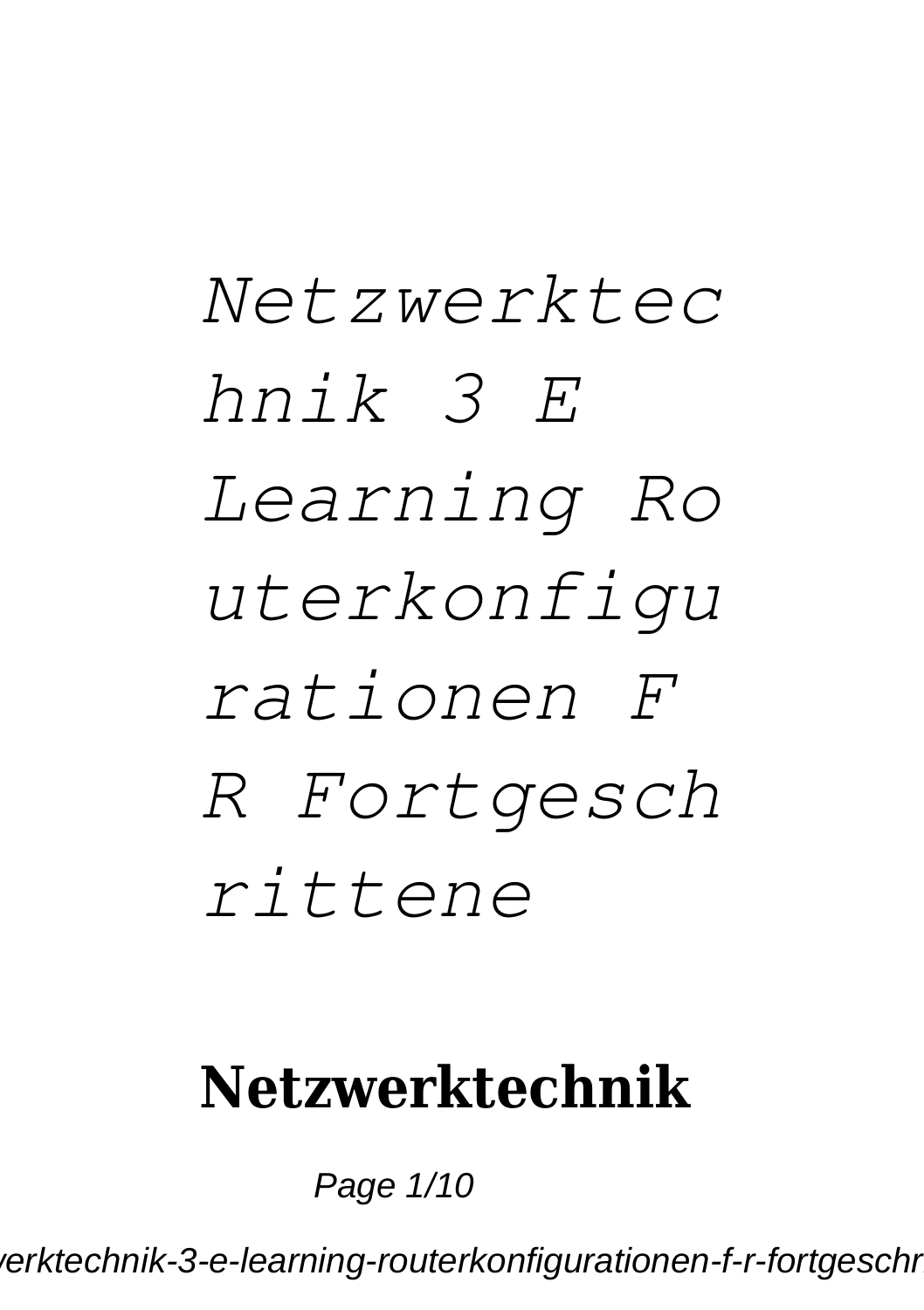## **3 E Learning Rou terkonfiguratione**

#### **n**

NEW YORK, March 23, 2021 /PRNewswire/ -- Inexorable forces are propelling the growth of elearning at a blistering pace. Online-learning markets were Page 2/10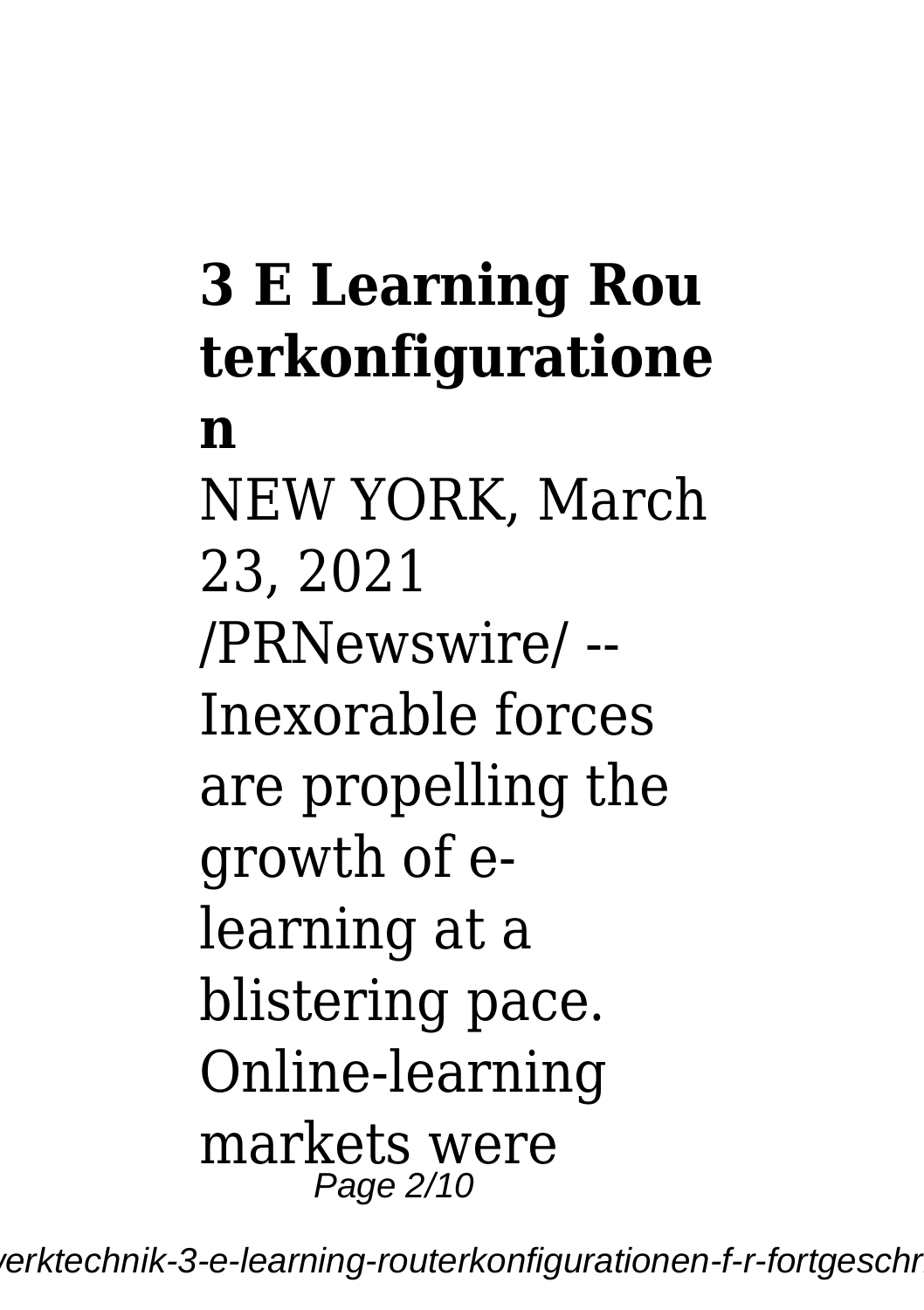ignited by high education costs, business ...

**The Move to Elearning Is Heating Up** The deal is for 3 years. Typsy is a market leader in the production of elearning content for the global Page 3/10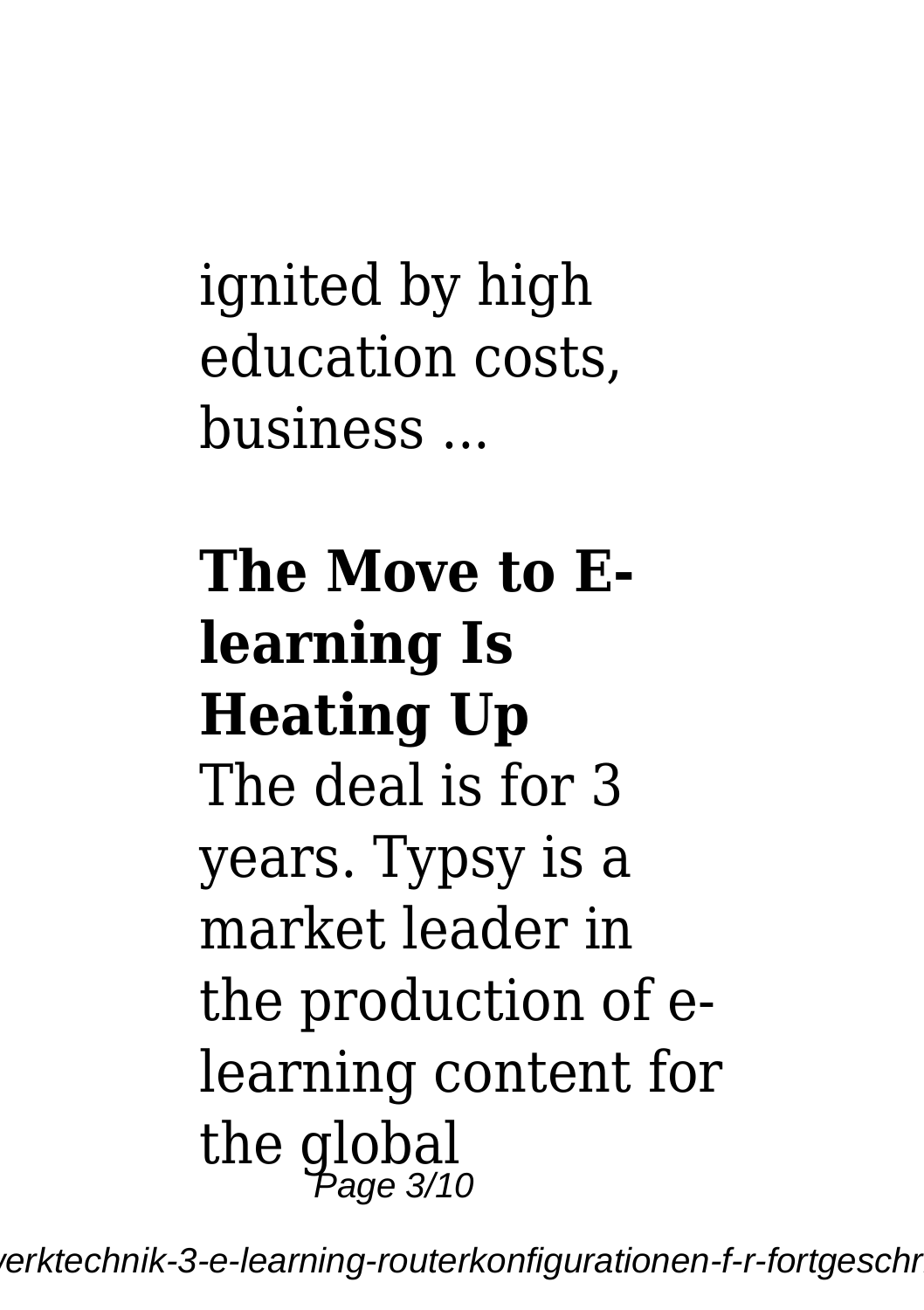hospitality industry. Counting the world's largest hotel and restaurant chains amongst its ...

**Netzwerktechnik 3 E Learning Rou terkonfiguration en** NEW YORK, March Page 4/10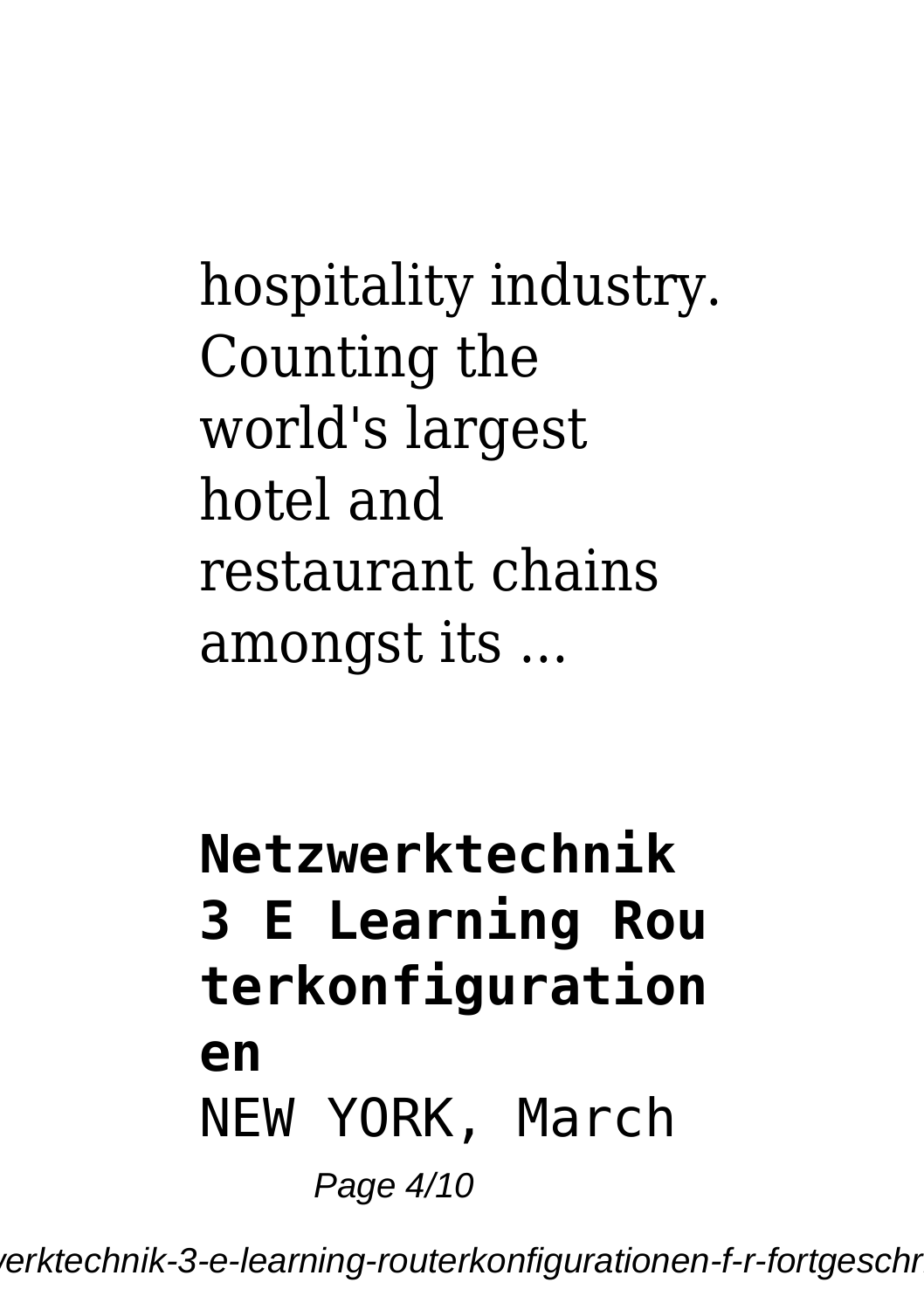23, 2021 /PRNewswire/ -- Inexorable forces are propelling the growth of elearning at a blistering pace. Online-learning markets were ignited by high education costs, business ...

Page 5/10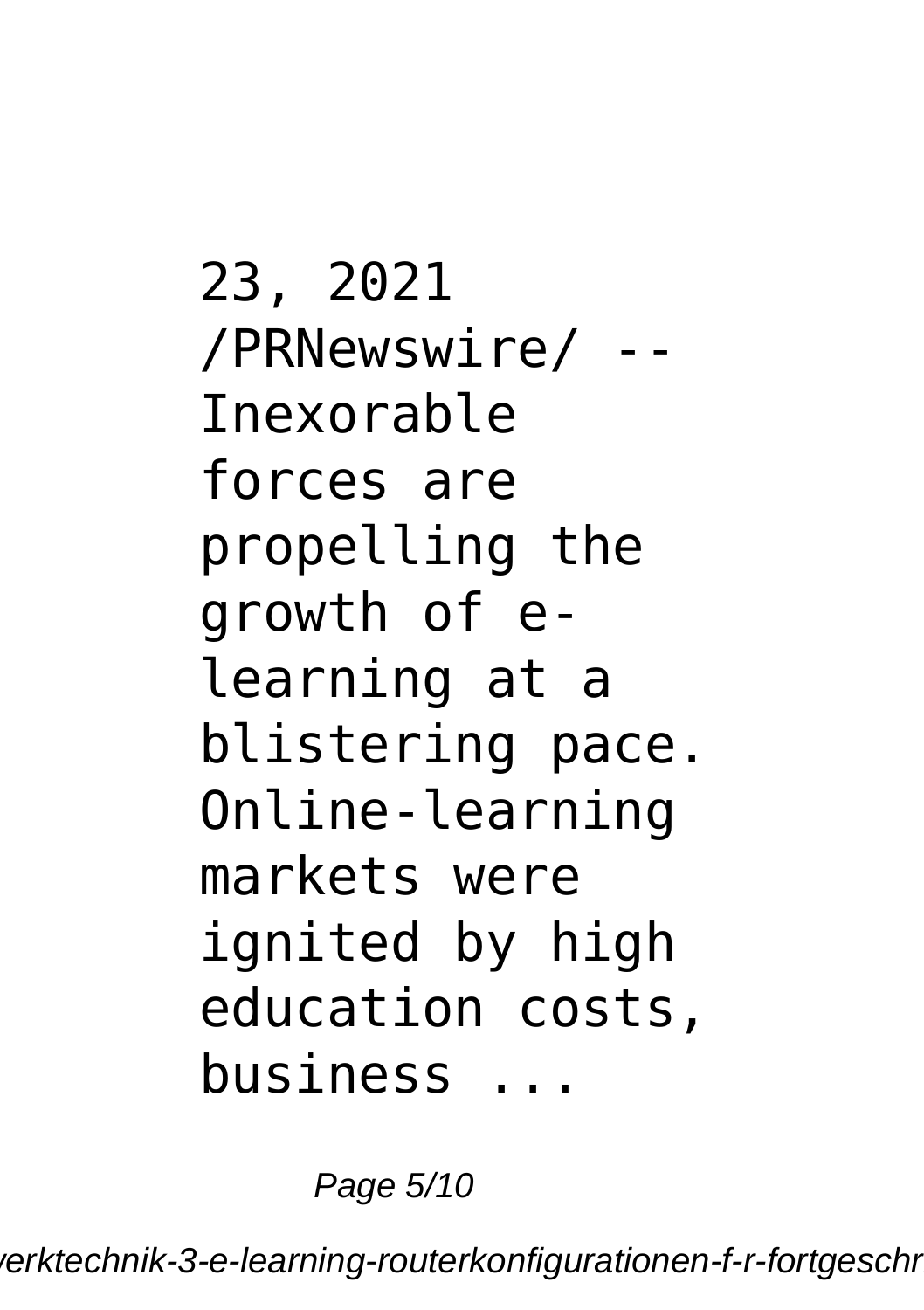**The Move to Elearning Is Heating Up** The deal is for 3 years. Typsy is a market leader in the production of elearning content for the global hospitality industry. Counting the world's largest Page 6/10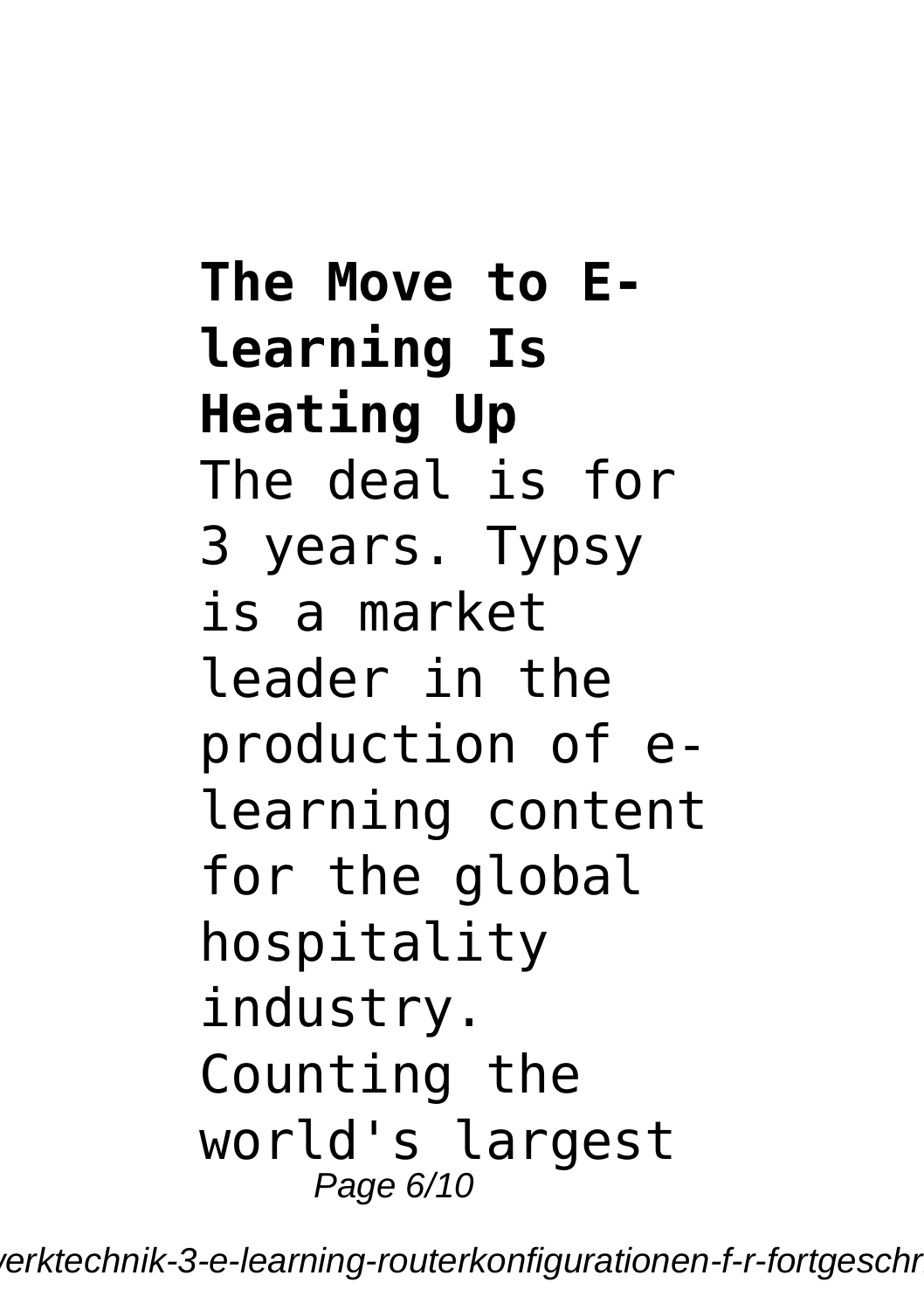hotel and restaurant chains amongst its ...

## *The Move to Elearning Is Heating Up*

## *Netzwerktechnik 3 E Learning Rou terkonfiguration*

Page 7/10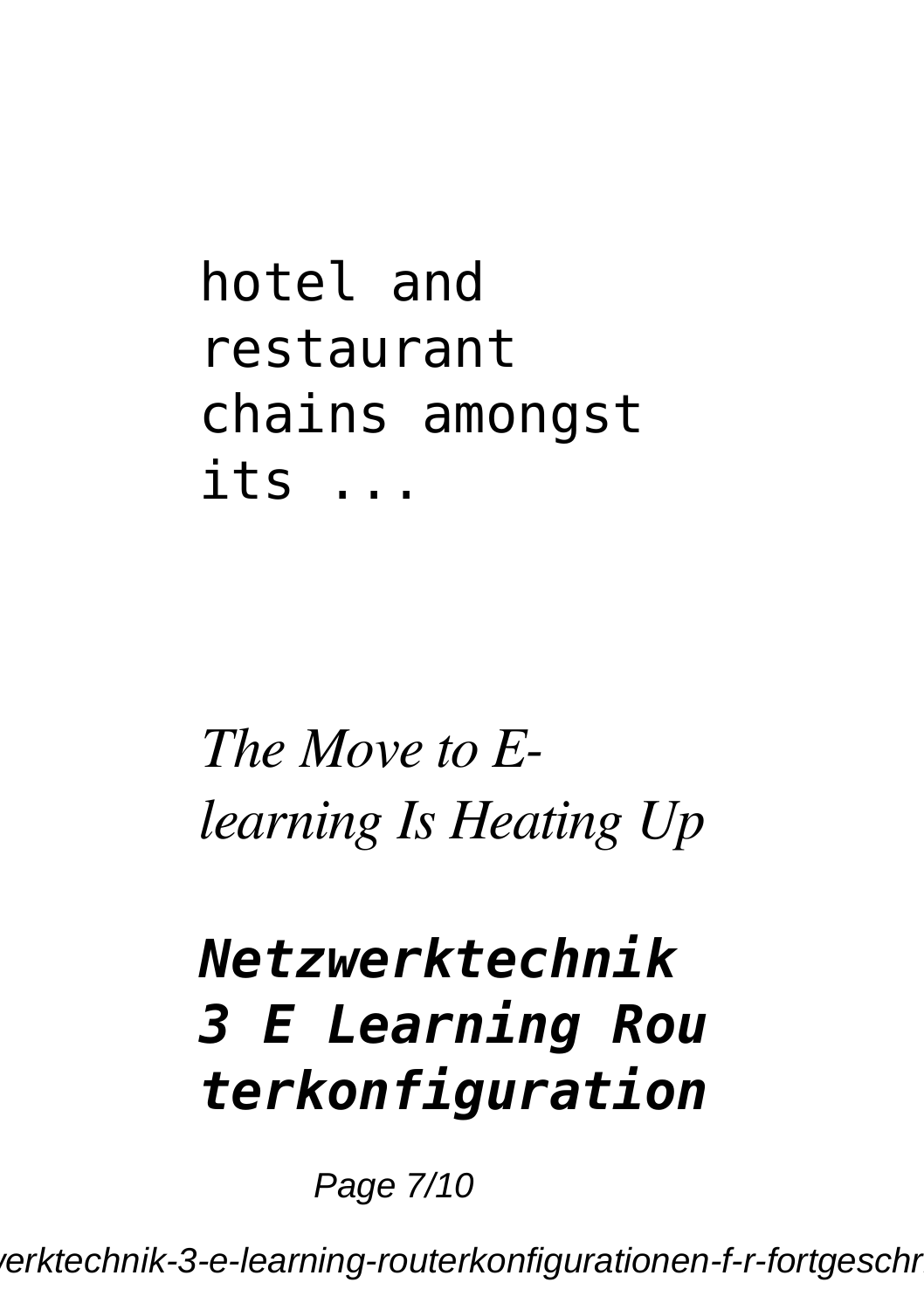#### *en*

# **NEW YORK, March 23, 2021 /PRNewswire/ -- Inexorable forces are propelling the growth of elearning at a blistering pace.** Page 8/10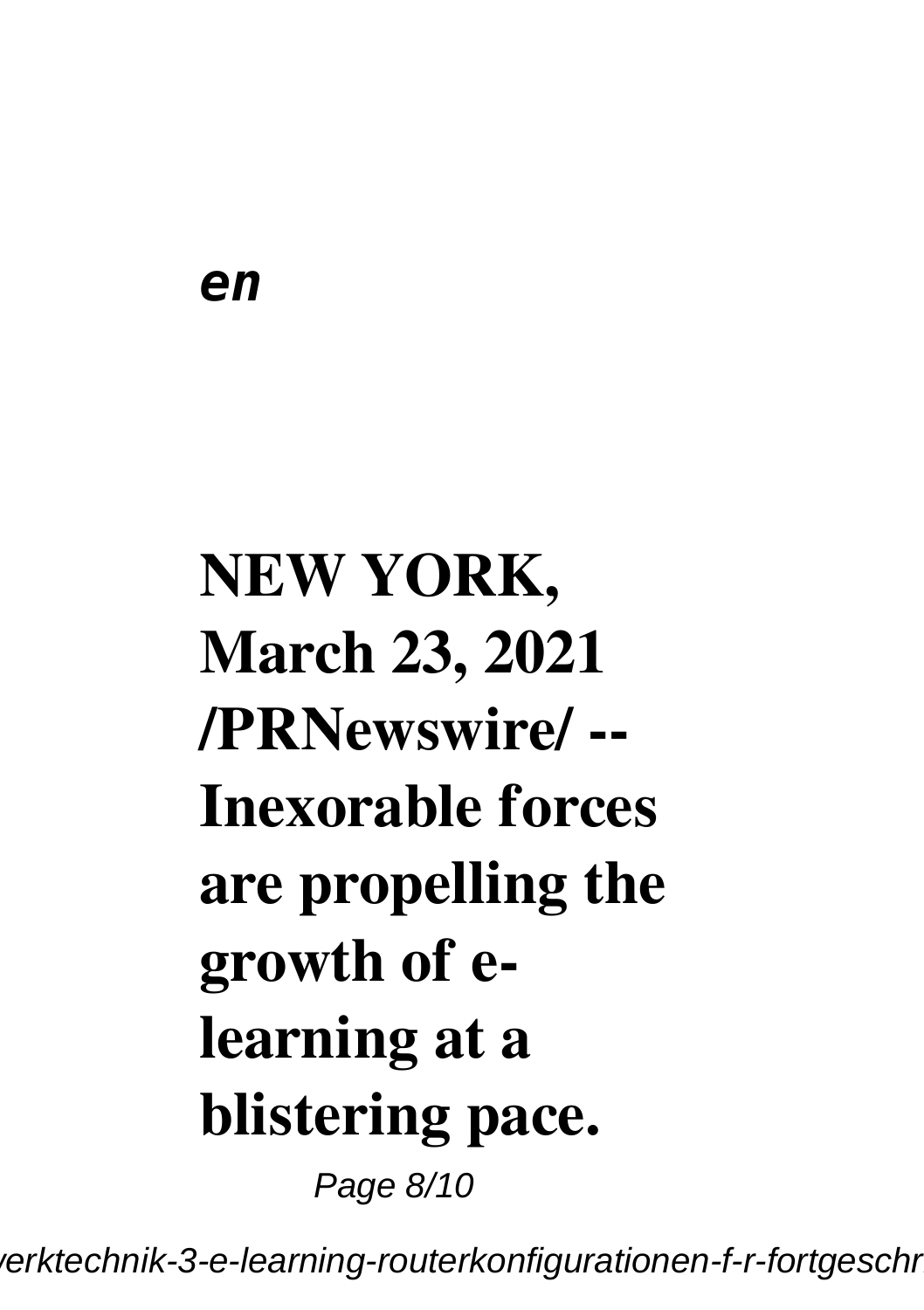**Online-learning markets were ignited by high education costs, business ...**

*The deal is for 3 years. Typsy is a market leader in the production of elearning content for the global hospitality industry. Counting the world's largest hotel* Page 9/10